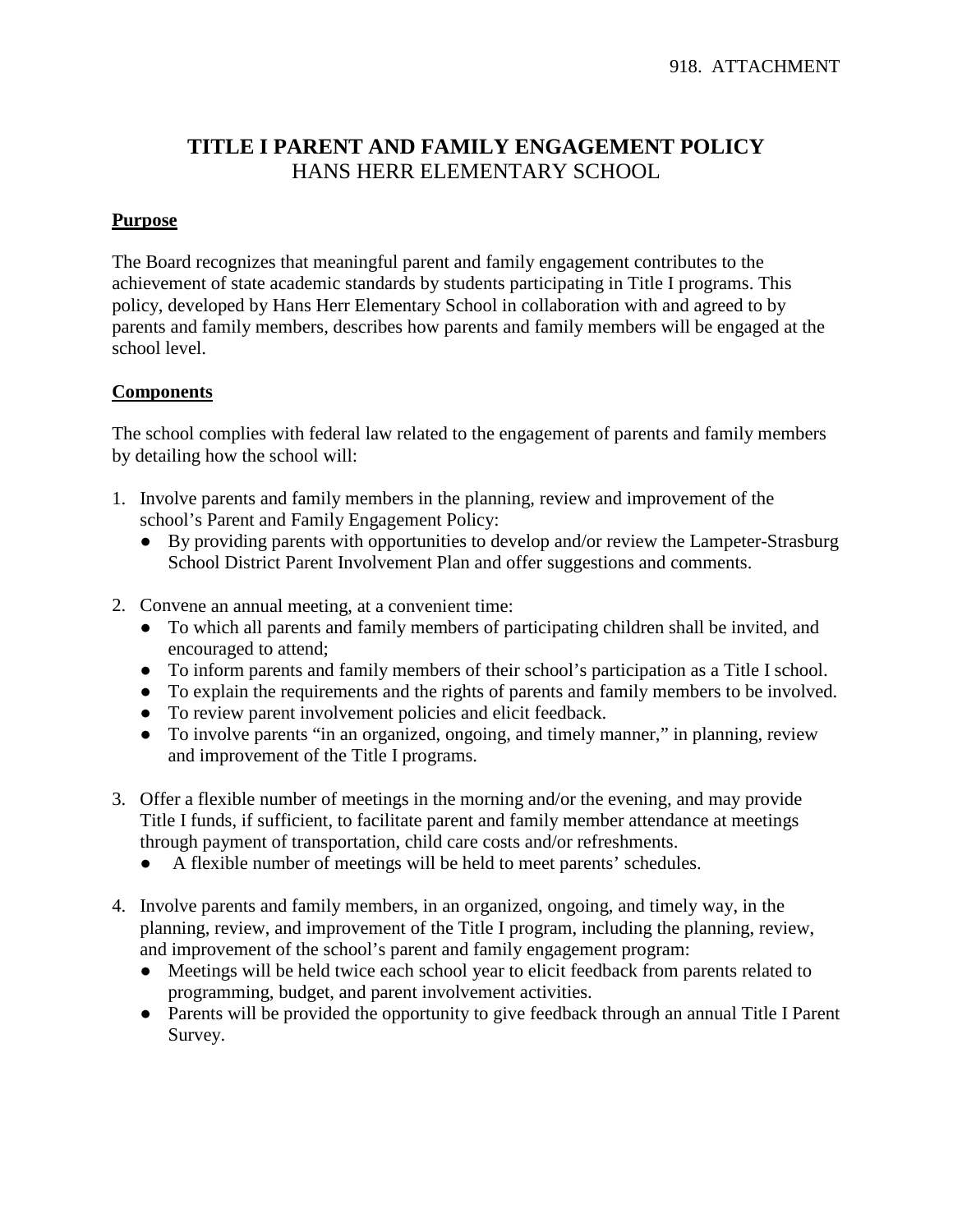- 5. Provide parents and family members of participating children with timely information about the Title I program:
	- Parents will be notified in a timely manner if their child is identified for Title I Reading and/or Math services. Communication includes notification of the school's annual fall Title I parent meeting.
- 6. Provide parents and family members of participating children with a description and explanation of the curriculum in use at the school, the forms of academic assessments used to measure student progress, and the achievement levels of the state academic standards:
	- This will be achieved through a standards-based report card, Title I progress reports, and conferences.
- 7. Provide, if requested by parents and family members, opportunities for regular meetings to formulate suggestions and to participate, as appropriate, in decisions relating to the education of their children, and respond to any such suggestions:
	- Hans Herr Elementary will provide parent-teacher conferences, academic student support meetings (as needed), and regular home-school communication.
- 8. Involve parents and family members in t e joint development of the Schoolwide Program Plan in accordance with federal law. [Note: applies only to Title I schools operating a Schoolwide Program]:
	- Hans Herr Elementary does not operate a Schoolwide Program.
- 9. Create a school-parent and family compact developed jointly with parents and family members outlining how parents and family members, the entire school staff, and students will share in the responsibility for improved student academic achievement and the means by which the school and the parents and family members will build and develop partnerships to help children achieve the state's academic standards. The compact shall:
	- Describe the school's responsibility to provide high-quality curriculum and instruction in a supportive and effective learning environment that enables children in Title I programs to meet the state academic standards, and the ways in which parents and family members will be responsible for supporting their children's learning, volunteering in their child's classroom, and participating, as appropriate, in decisions relating to the education of their children and positive use of extracurricular time.
	- Address the importance of communication between teachers and parents and family members on an ongoing basis through, at a minimum:
		- o Teacher conferences with parents and family members in elementary schools, at least annually, during which the compact may be discussed as it relates to the individual child's achievement;
		- o Progress reports to parents and family members;
		- o Reasonable access to staff, opportunities to volunteer and participate in their child's class, and observation of classroom activities;
		- o Regular two-way, meaningful communication between parents and family members and school staff, in a language that parents and family members can understand.
	- Be reviewed at the spring Title I parent meeting and distributed in the fall or when students enter the Title I program.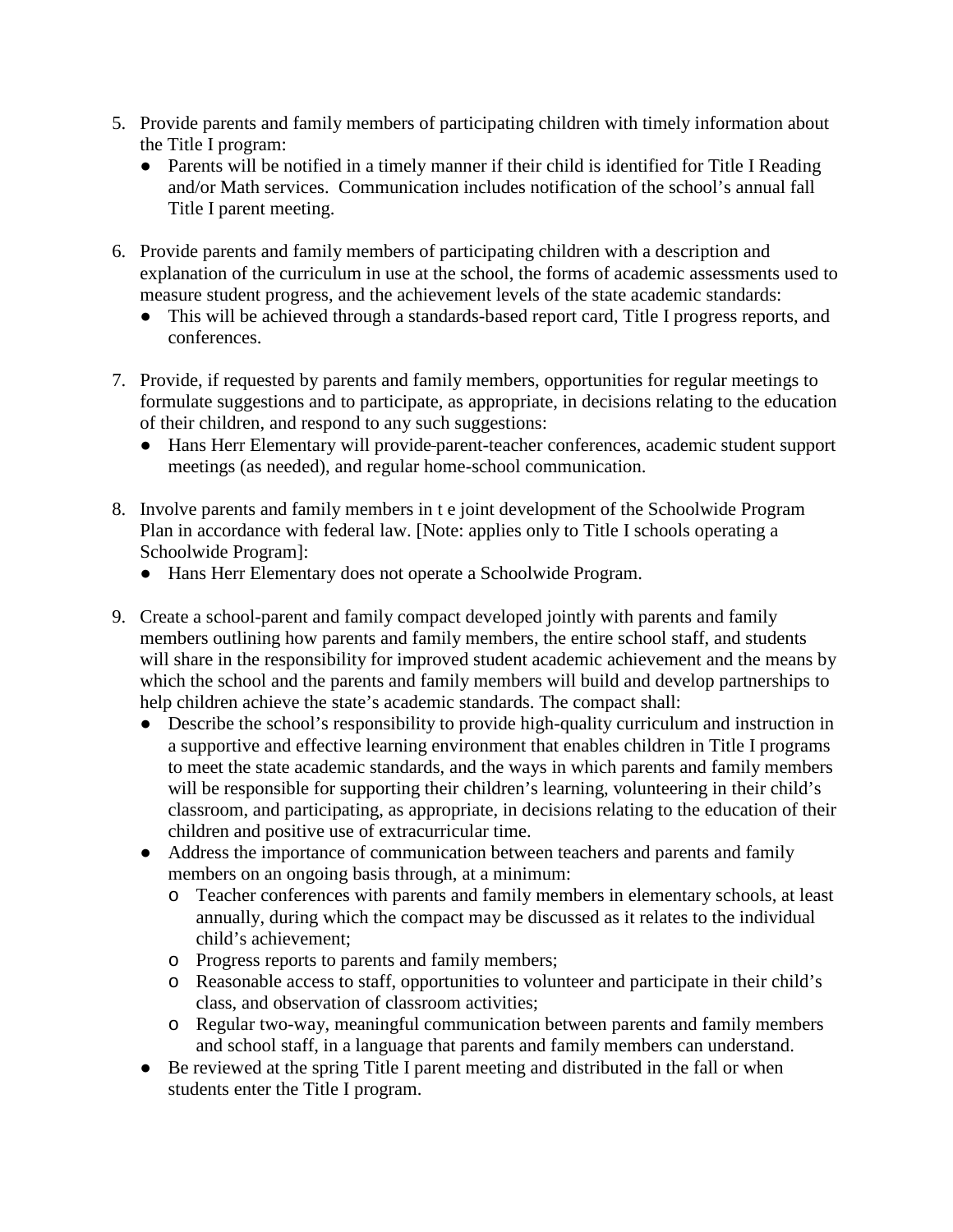- 10. Provide assistance to parents and family members in understanding the state academic standards, state and local academic assessments, and how to monitor a child's progress and work with teachers to improve the achievement of their children:
	- This will be accomplished through the standards-based report cards, Title I progress reports, and Title 1 Parent Involvement nights.
- 11. Provide materials and training to help parents and family members to work with their children to improve their children's achievement, such as literacy training and using technology including education about the harms of copyright piracy, as appropriate, to foster parent and family involvement:
	- The Lampeter-Strasburg School District will offer at least one parent workshop each year to provide materials and training to help parents and family members work with their children to improve their children's achievement. The topic of each parent workshop will be chosen from suggestions offered at the fall parent meeting. In addition, parents will be invited to the annual IU13 Title 1 Parent Conference.
	- The district will inform parents of resource materials. The Hans Herr Elementary Parent Resource Center is located in the front lobby.
- 12. Educate teachers, specialized instructional support personnel, and other staff, with the assistance of parents and family members, in the value and utility of contributions of parents and family members, and in how to reach out to, communicate with, and work with parents and family members as equal partners, implement and coordinate parent programs, and build ties between parents and family members and the school:
	- Hans Herr will implement and coordinate parent programs and build ties between parents and family members and school. Parent input will be a part of the agendas for Title I parent meetings.
- 13. To the extent feasible and appropriate, coordinate, and integrate parent and family member involvement programs and activities with other federal, state, and local programs including public preschool programs, and conduct other activities that encourage and support parents and family members in more fully participating in the education of their children:
	- This will be accomplished through the district's kindergarten transition activities, such as story hour and preschool morning out.
- 14. Ensure that information related to school and parent and family member programs, meetings, and other activities is sent to the parents and family members of participating children in a format and in a language the parents and family members can understand:
	- The Title I program will utilize various interpreting services to meet this requirement. Documents will be translated into appropriate languages based on parents' needs and/or interpreters will be secured for group meetings and individual parent correspondences.
- 15. Provide opportunities for the informed participation of parents and family members (including parents and family members who have limited English proficiency, parents and family members with disabilities, and parents and family members of migratory children):
	- Title I families will receive invitations to all Title I parent and family engagement events and all Title I communication through paper copies, phone calls, and/or email, in a language they understand.